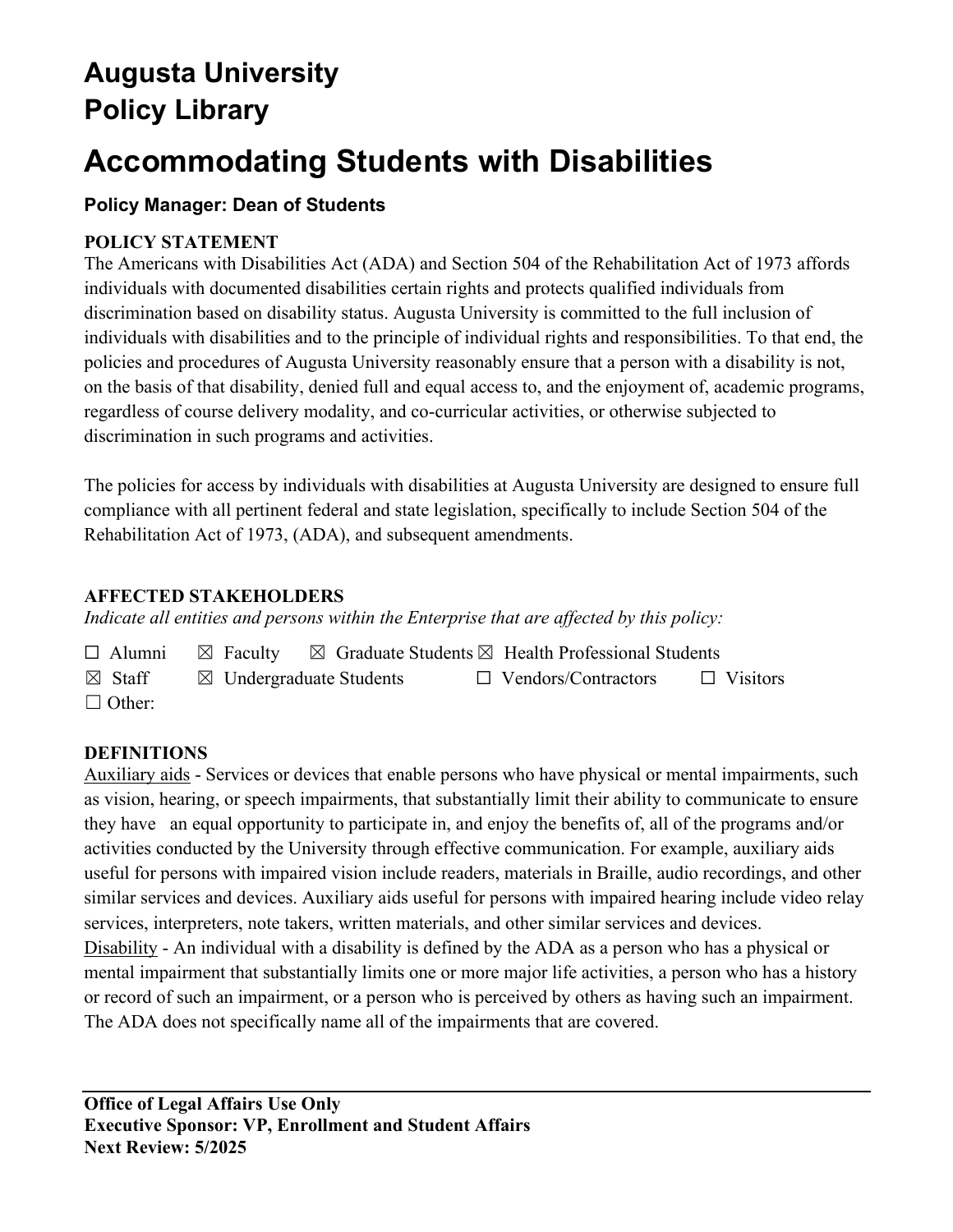Effective Communication - the purpose of the effective communication rules is to ensure that the person with a communication disability can receive information from, and convey information to, the University. Effective communication must consider the nature, length, complexity, and context of the communication as well as the person's normal method(s) of communication.

Substantially Limited - Substantial in this context means a notable, significant, meaningful limit/difference to the manner in which the individual engages in the activity, the conditions necessary for them to engage in the activity, the duration for which they can engage in the activity or the frequency which they engage in the activity.

Electronic and Information Technology - includes information technology and any equipment or interconnected system of equipment that is used in the creation, conversion, or duplication of data or information. The term includes, but is not limited to web sites, multimedia, and telecommunications products.

Equal Access - Equal opportunity of a qualified person with a disability to participate in or enjoy the benefits of the same educational programs and services.

Fundamental Alteration - A significant modification that alters the essential nature of the services, programs, activities, facilities, privileges, advantages, or courses offered.

Major Life Activities - Activities that an average person can perform with little or no difficulty. Major life activities include, but are not limited to, caring for oneself, performing manual tasks, seeing, hearing, eating, sleeping, walking, standing, lifting, bending, speaking, breathing, learning, reading, concentrating, thinking, communicating, and working.

Otherwise Qualified - Students must be able to meet the technical and academic qualifications for entry into the school, program or activity to be considered otherwise qualified. Individuals with disabilities are qualified if they meet the same eligibility requirements and standards of behavior and performance demanded of other students, with or without:

- Reasonable modifications to rules, policies or practices;
- Auxiliary (communications) aids or services; or
- Removal of architectural, communications or transportation barriers.

Reasonable Accommodations - Any reasonable change in the instructional settings, programs, policies, practices, and/or procedures that enable qualified students with a disability to have an equal opportunity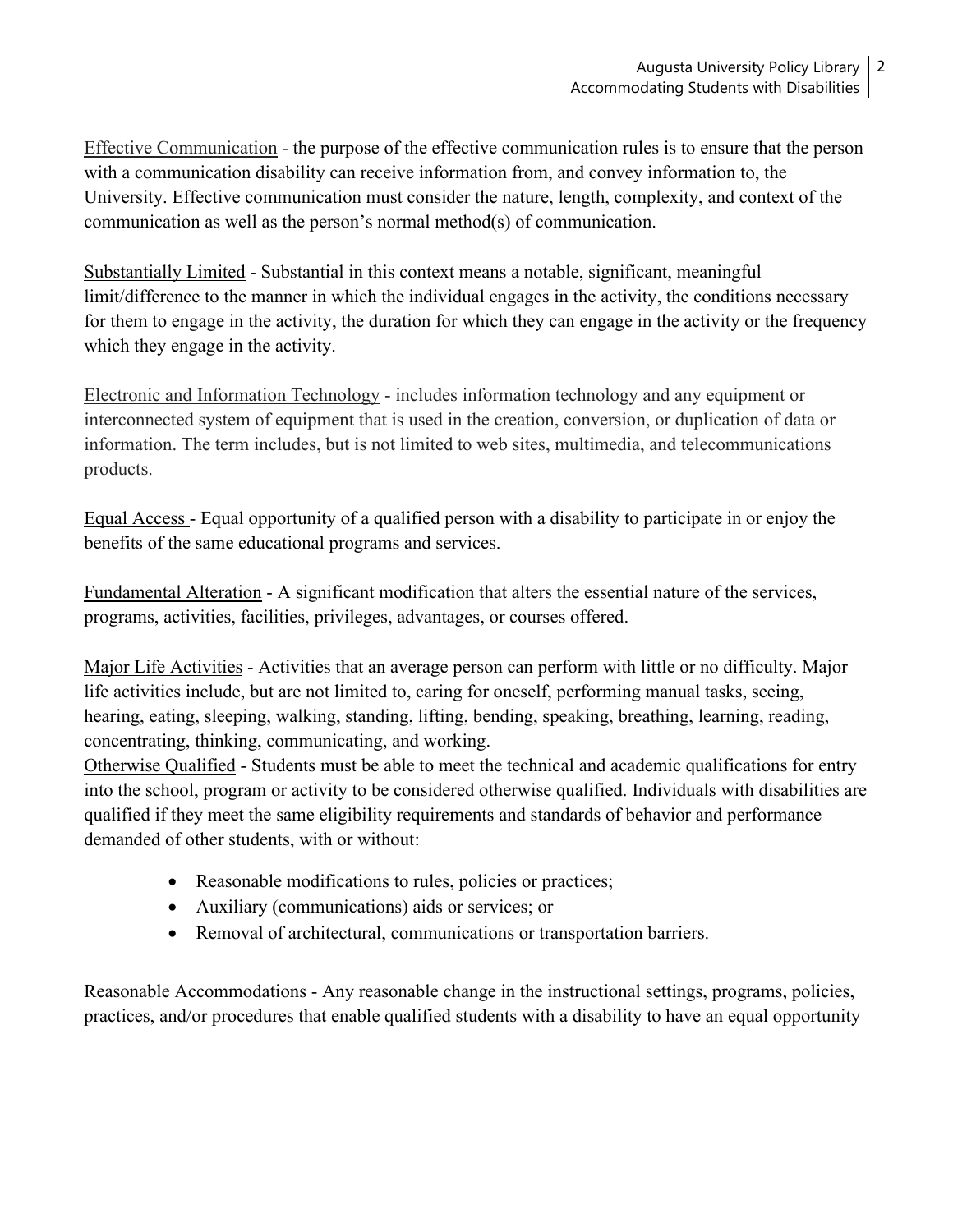to benefit from, and have access to Augusta University's programs and services, unless such change will result in an undue hardship or fundamental alteration of the program, service, or activity.

#### **PROCESS & PROCEDURES**

#### Requesting Services

To receive assistance, students must first contact Testing and Disability Services (TDS) and submit documentation that discloses their disability and specific functional limitations. Students are responsible for requesting accommodations in a timely manner and must provide TDS with appropriate documentation of the disability and specific functional limitations. Sufficient advanced notice of a request for an accommodation is required to give (TDS) a reasonable period of time to evaluate the request and documentation. Failure to provide documentation prior to requesting an accommodation may result in a delay in accommodations being determined and implemented. A student may submit a request and documentation at any time during enrollment at Augusta University, but action based on the request and documentation is not retroactive.

Student files are confidential to the extent allowed by law and are kept in a secured location in TDS. Additionally, disability-related documents obtained from a third party (e.g., medical records, diagnostic reports) will be released only to the student. Students should contact TDS Services with any questions or concerns regarding accommodations, required documentation, and/or available resources and support.

#### Reasonable Accommodations and Auxiliary Aids and Services

Augusta University seeks to ensure that individuals with disabilities who meet the academic and technical standards for admission are not excluded from full participation in the programs and services the university operates. The primary role of the university in this effort should be informative about, and supportive of, active self-advocacy on the part of the student. Students with a disability are expected to exercise initiative in identifying and obtaining auxiliary aids and assistance through every reasonable channel available to ensure effective communication.

The university has the responsibility to determine the appropriateness of auxiliary aids and accommodations to ensure that a student is not denied access to programs and services of the university. Furthermore, the university has the responsibility to provide auxiliary aids and accommodations or to find reasonable alternatives that will allow full participation unless requests are determined to be unreasonable or will impose an undue hardship on the university. Every attempt will be made to ensure availability of necessary auxiliary aids and accommodations; however, the university must have sufficient time to evaluate the request, determine the aid to be provided, and to identify sources for obtaining it.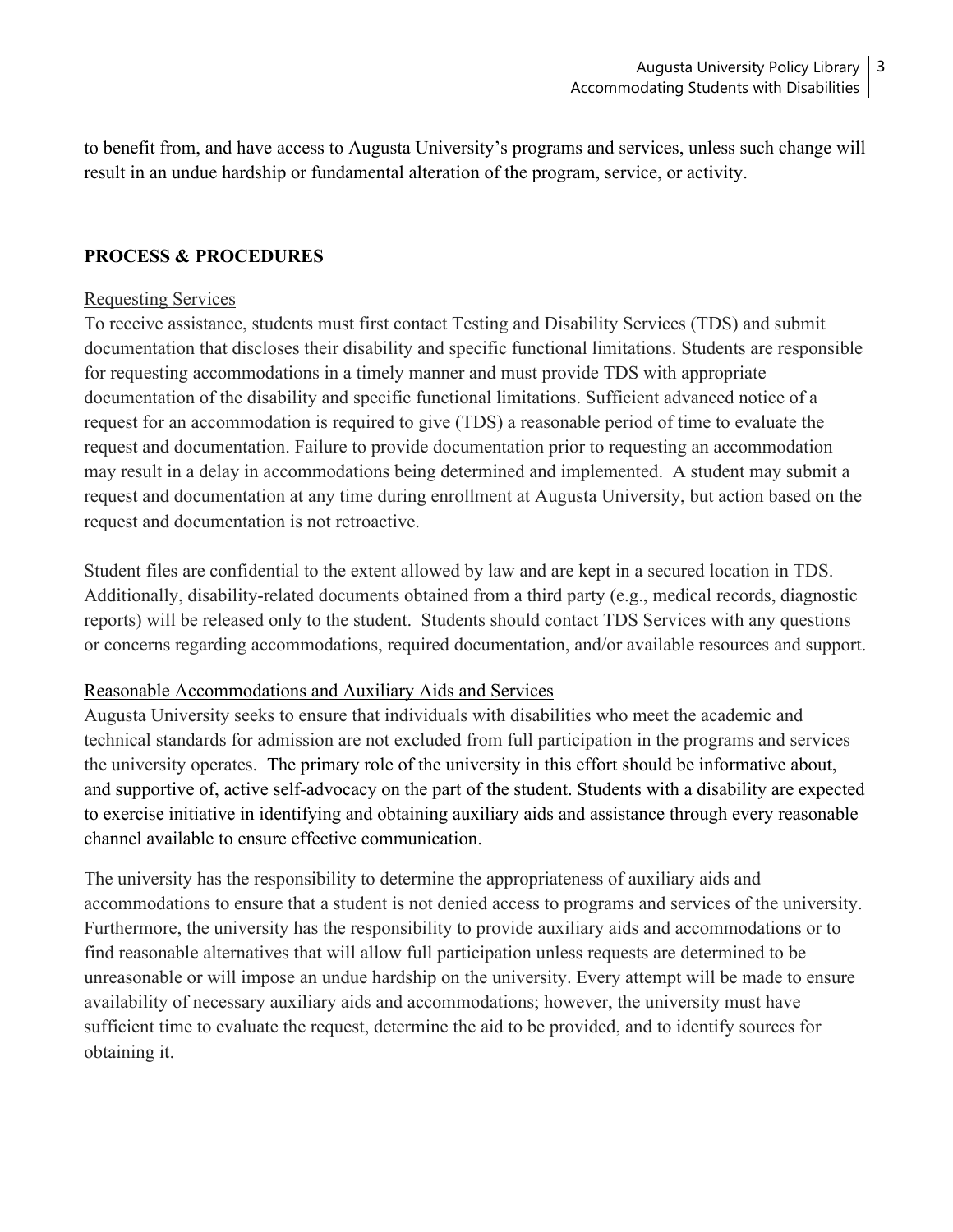A student who believes that he or she will need auxiliary aids to participate fully in the programs and/or activities of Augusta University should make those needs known as early as possible, preferably as soon as he or she has been admitted or determined to have a barrier. These requests should be made through direct contact with Disability Services. To expedite the process, requests should be accompanied by a written evaluation of the student's disability.

#### Securing Reasonable Accommodations

Reasonable accommodations are determined by the student's self-report of their disability and review of the supporting documentation. The supporting documentation must meet criteria set forth by the Board of Regents of the University System of Georgia.

The Regents Center for Learning Disorders (RCLD) provides assistance in reviewing documentation and determining appropriate accommodations for students with disabilities that impact learning. Accommodations for disabilities that do not impact learning are made through Disability Services. The student documentation is discussed and reviewed by at least two Disability Services staff.

#### Interactive Process

Faculty members are course content experts. The student is responsible, however, for providing an accommodation letter and reasonable notice that he/she is requesting accommodations. Professors will receive a list of approved accommodations via the Accommodation Letter process. If the instructors have any concerns about an approved accommodation, they should contact the Director of Testing and Disability Services immediately. As needed, Disability Services will negotiate specific academic accommodations with instructors. Since federal regulations require such issues to be settled in a timely manner, professors should move quickly to make their concerns known. If the professor and the Director of Disability Services cannot reach an agreement concerning an accommodation, the Director of Disability Services will notify the Office of the Provost of the issue. The Office of the Provost will be responsible for resolving the matter.

#### Study Abroad

Students should speak with Disability staff regarding needs for the planned study abroad trip. Study Abroad faculty and staff should contact Disability Services with any questions or concerns and encourage students to start thinking about accommodation needs early.

#### Internships and Practicum Experiences

Students requiring accommodations for an internship or practicum placement should initiate requested accommodations as far in advance as possible based on their specific academic program requirements and deadlines. Students must participate actively throughout the process of identifying a placement agency and negotiating accommodations for internships and practicum. Students should initiate a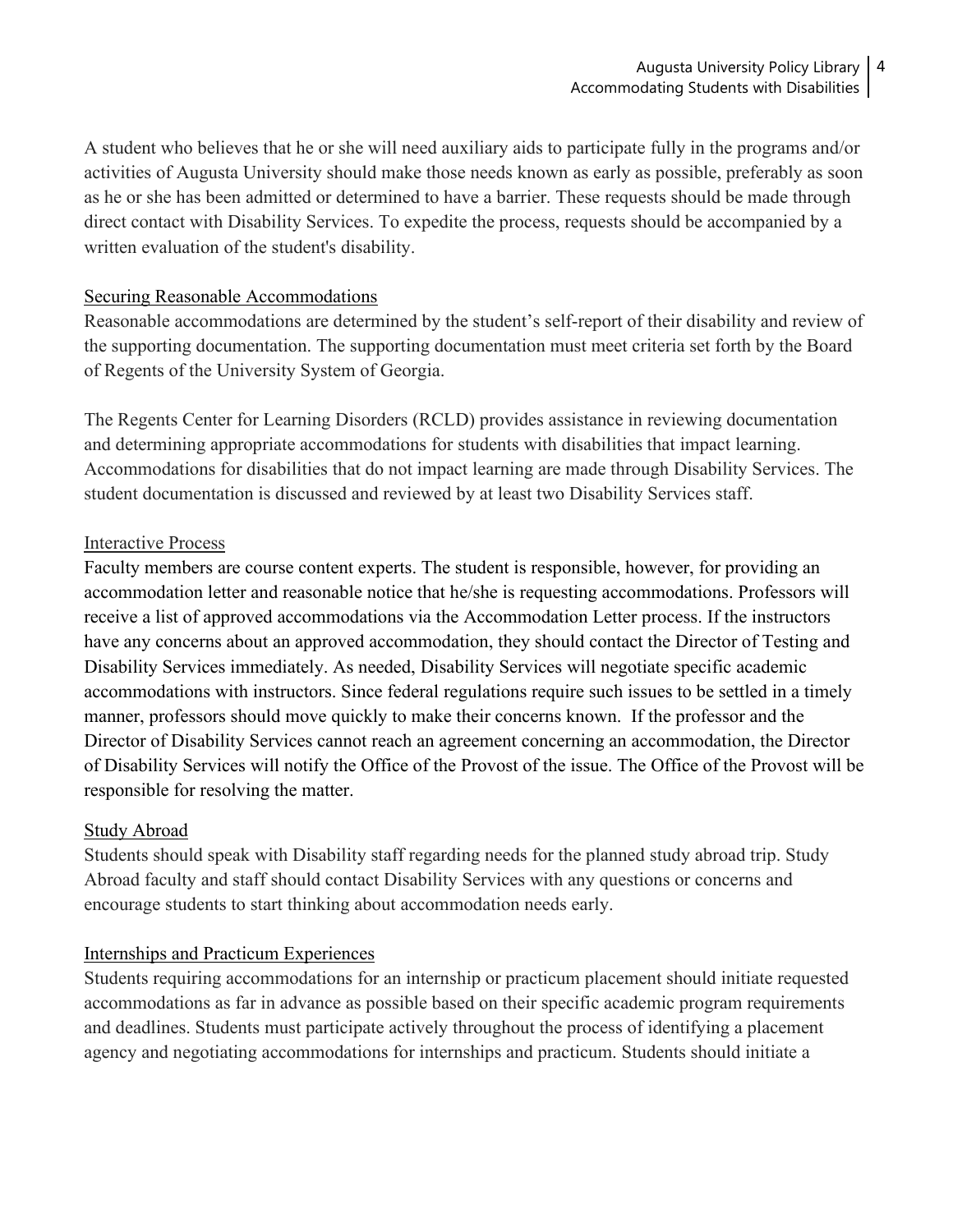meeting with their academic department and Disability Services at least one semester prior to placement (or as soon as possible) during which information about internship expectations might be shared and planning for accommodations can begin.

#### Student and Faculty Communication

Instructors must include a statement in their syllabi to inform students about how to secure reasonable accommodations and to instruct students to notify the instructor if they are not able to access course content.

Requests for accommodations should be made in a timely manner and faculty may need at least five days' notice to ensure their ability to deliver accommodations. Students will determine if and when they will use their accommodations. Accommodations can be made at any time during the semester; however, accommodations will not be provided retroactively.

Faculty will be notified by an official *Accommodation Letter* either by the student or by Disability Services via email*.* When students are able to deliver the letters, they must pick them up and deliver them in a timely manner to the faculty member(s), otherwise letters will be emailed by Disability Services. Students must meet privately with their instructors at the start of each semester to discuss how their accommodations will be implemented for that specific class.

#### Provisional Accommodations During the Semester

The purpose of provisional accommodations is to avoid delaying accommodations for students while they pursue supporting documentation that will meet Board of Regents criteria. Provisional accommodations are provided when:

- The student has submitted information from a qualified treating professional that indicates that he/she has a disability, or
- The student has submitted official documentation of a history of receiving accommodations in an academic setting, and
- Interaction with the student and/or the documentation indicates that the disability impacts the student's access at Augusta University
- All accommodation determinations are made through interaction with the student and review of documentation

Provisional accommodations may include one or more of the following:

- Extended time  $(x1.5)$
- Distraction-Reduced Testing Room
- Digital recording for note taking purposes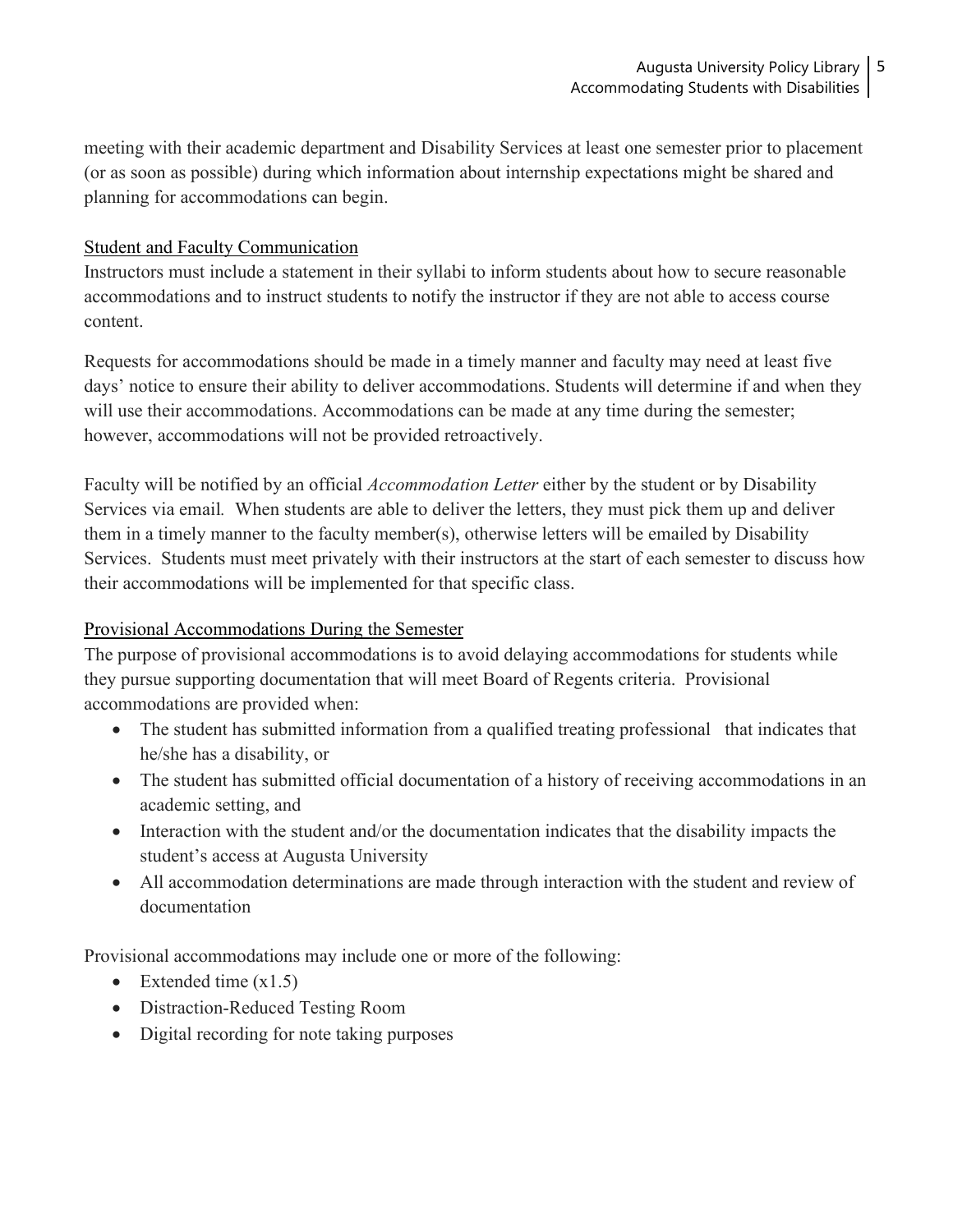• Priority registration

Accommodations other than these four will go through a team review. The team will be determined by the Director of Disability Services or his/her designee.

Provisional accommodations are available to the student for one semester only. However, they may be extended when the student has taken the necessary steps to be evaluated, even though the evaluation has not been completed. This may occur when there is a waiting list for testing with the Regents Center for Learning Disorders or Georgia Vocational Rehabilitation Agency.

### **Appeals and Grievance Procedures**

### Student Appeals Related to Accommodations

A student should make every effort to work together with his/her faculty to implement accommodations determined and approved to be reasonable and appropriate. If questions or concerns arise due to conflicts between a student's documented needs and course requirements, the Director of Disability Services should be contacted, and an attempt should be made to resolve the concerns in a timely manner.

If a student disagrees with the accommodations granted by a disability services provider, the student may appeal to the Director of Testing and Disability Services. If the student is appealing a decision by the Director, then he/she may appeal to the Office of the Dean of Students. The appeal must be based on documentation that the respective disability limits full participation in the student's programs or activities, and it must include a rationale for the requested alternatives or additions.

Reasons for appeal may include one or more of the following:

- The approved accommodations do not provide adequate access based on the nature of the student's disability.
- Accommodations limit the student's full participation or accurate evaluation in a specific activity, service, program, or course of study.
- A particular course or requirement is not essential to the integrity of the program of instruction being pursued.

ADA Grievance Procedure Students who have a discrimination complaint or a concern about accommodations, should first attempt to resolve the conflict by contacting the Director of Testing and Disability Services.